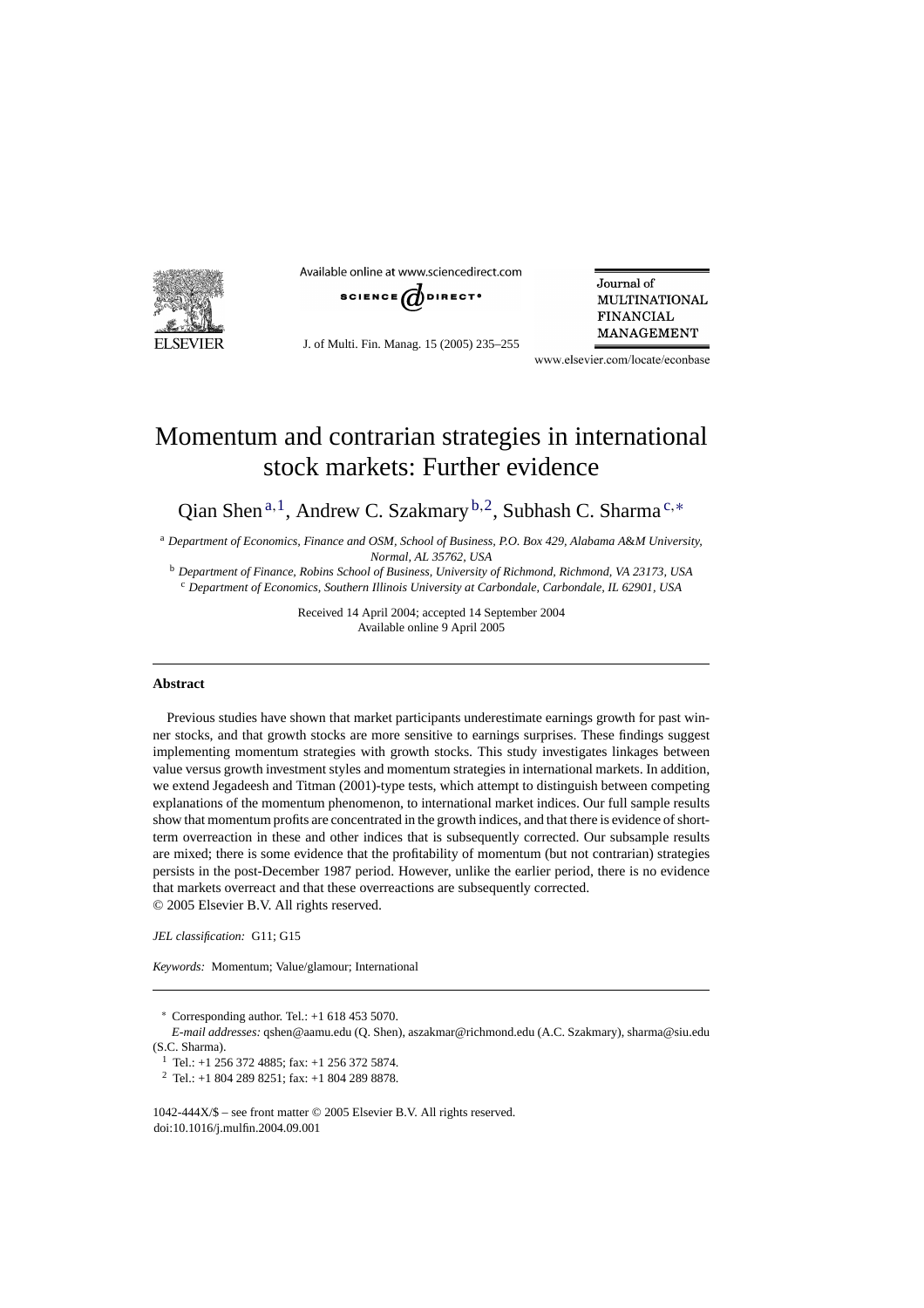## **1. Introduction**

In recent years, practitioners and academic scholars have found that some relatively simple trading strategies based on past cross-sectional stock returns yield significant abnormal profits. Researchers divide these strategies into two major categories: the contrarian strategy that relies on price reversals and the momentum strategy based on price continuations. For the U.S. Stock Market, [DeBondt and Thaler \(1985\)](#page--1-0) investigate return patterns over extended periods of time and find that contrarian strategies perform exceptionally well over 3–5-year horizons. In contrast, [Jegadeesh and Titman \(1993\)](#page--1-0) document that strategies that buy winner stocks and sell loser stocks (i.e. momentum strategies) generate significant positive returns (about 1% per month) over 3–12-month holding periods. In a comprehensive investigation, [Conrad and Kaul \(1998\)](#page--1-0) find both momentum and contrarian profits in the U.S. market, depending on the time horizon investigated. Specifically, the contrarian strategy is profitable for short-term (weekly, monthly) and long-term (2–5 years, or longer) intervals, while the momentum strategy is profitable for medium-term  $(3-12$ -month) holding periods.<sup>3</sup>

Many studies have found that momentum strategies work in international stock markets, although findings have not been uniform.<sup>4</sup> [Rouwenhorst \(1998\)](#page--1-0) examines twelve European markets' stock returns between 1980 and 1995. He finds that an internationally diversified portfolio of past medium-term winners outperforms a portfolio of medium-term losers by more than 1% per month after taking risk factors into consideration. He also presents evidence that European and U.S. momentum strategies have a common component suggesting that a common factor may drive the profitability of momentum strategies in both the U.S. and international markets. Echoing these findings, [Schiereck et al. \(1999\)](#page--1-0) report substantial intermediate horizon profits to momentum strategies in the German market, and find that the German and U.S. markets behave very similarly. [Van Dijk and Huibers \(2002\)](#page--1-0) link momentum profits in European markets to analyst behavior. Specifically, they find that analysts systematically underestimate earnings for strong price-momentum stocks, underestimate autocorrelation in earnings growth between consecutive years, and are in general too slow to adjust their earnings forecasts.<sup>5</sup> They suggest that further research should focus on the relative importance of the underreaction explanation for momentum. [Hon and Tonks \(2003\)](#page--1-0) examine momentum strategies in the U.K. stock market. Interestingly, they report strong evidence for momentum profits out to 24-month horizons, but only for 1977–1996. They find no evidence of momentum profits in the earlier 1955–1976 period in the U.K.

In general, evidence for momentum profits is weaker in Asian markets. [Chui et al. \(2000\)](#page--1-0) report evidence for momentum profits in these markets, but with the notable exceptions of those in Japan and Korea. [Hameed and Kusnadi \(2002\)](#page--1-0) find virtually no evidence of momentum profits in the stock markets of six Pacific Basin countries, and although [Kang](#page--1-0)

<sup>&</sup>lt;sup>3</sup> Our study examines intermediate horizon (1–12 months) and long horizon (2–5 years) strategies. We do not focus on the very short horizon contrarian strategies (under 1 month) examined by [Lo and MacKinlay \(1990\),](#page--1-0) [Jegadeesh and Titman \(1995\), a](#page--1-0)nd others in the U.S. market. Numerous studies have examined these short-term reversal strategies in international markets; a recent article by [Lee et al. \(2003\)](#page--1-0) contains a good review.

<sup>4</sup> The 3–5-year contrarian strategies of De Bondt and Thaler (1985) have received virtually no examination in countries outside the U.S. at the individual firm level. To our knowledge, only [Schiereck et al. \(1999\)](#page--1-0) have examined such strategies, in the German market. They do not report significant contrarian profits.

<sup>5</sup> [Chan et al. \(1996, 1999\)](#page--1-0) have reported very similar findings for U.S. markets.